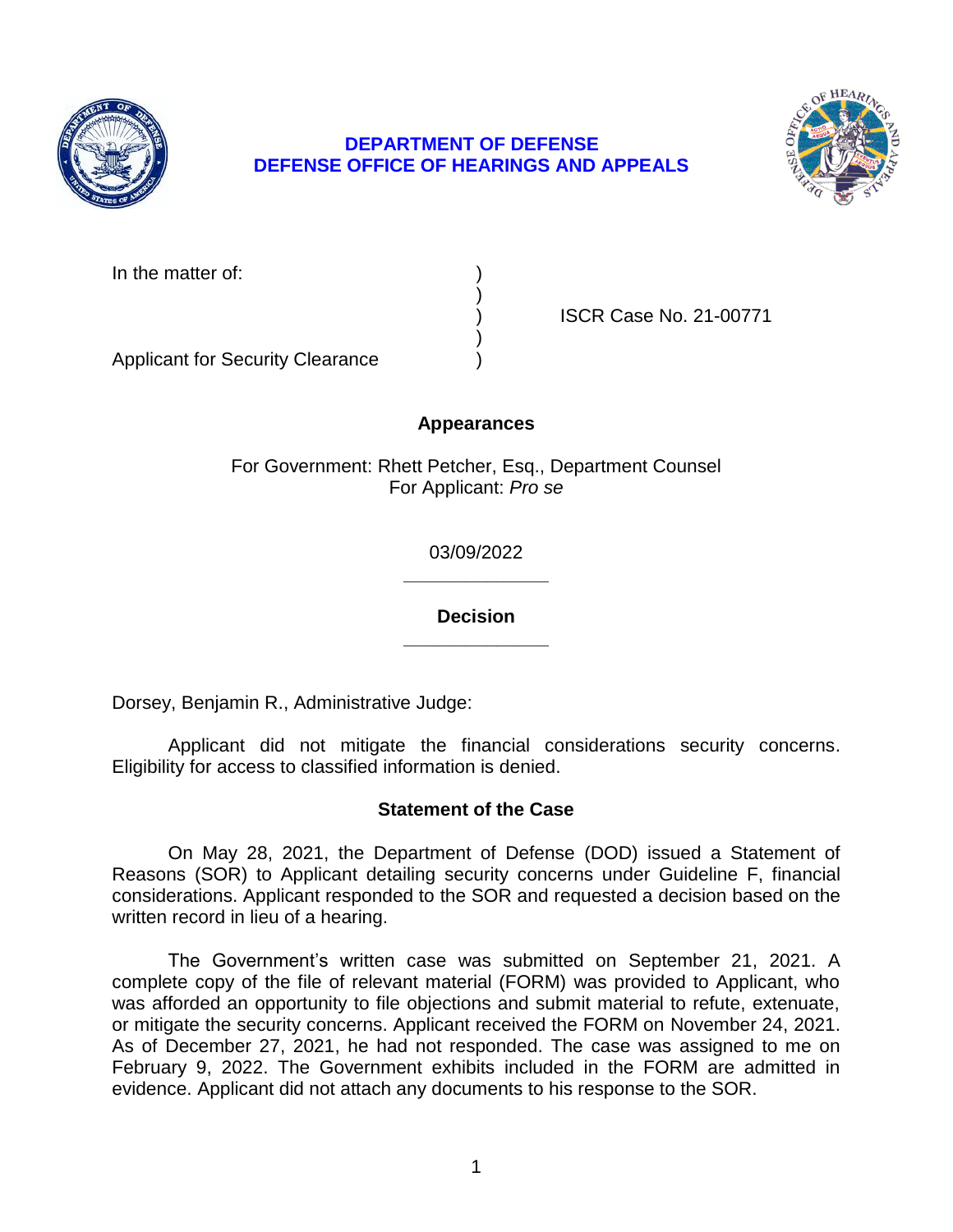#### **Findings of Fact**

 Applicant is a 61-year-old employee of a defense contractor for whom he has worked since November 2019. He has an associate's degree, which he earned in 1985. He has been divorced twice, most recently in June 2017. He has been residing with a cohabitant since September 2018. He has three children, two of whom are adults. (Items 2, 3)

 The SOR alleges Applicant owes two delinquent state tax debts totaling about \$28,000 (SOR ¶¶ 1.a and 1.b). Applicant admitted both of these tax debts in his response to the SOR. I find that the SOR allegations are established through Applicant's admissions and the Government exhibits. (Items 1-4)

 failure to file and pay taxes while he was traveling for work, and not paying attention to his finances. He was unemployed for a period from about February 2015 to April 2015, April 2017 to November 2017, and November 2018 to March 2019. He divorced his first spouse in 1995 and his second spouse in 2017. Applicant stated that he has hired a professional tax service to assist him with resolving his delinquent state tax debt. (Items Applicant attributed his financial problems to his unemployment, underemployment, poor money management, divorces, his most recent ex-spouse's 1-3)

 The \$16,695 state tax debt alleged in SOR ¶ 1.a has not been resolved. In his response to the SOR, Applicant admitted this debt, and stated that he is working on making payment arrangements with the state taxing authority. He asserted that he has made payment arrangements on this debt in the past, but not since 2019. He did not provide any documentation corroborating his attempts at making payment arrangements or documentation of payments made. (Items 1-3)

 The \$12,014 state tax debt alleged in SOR ¶ 1.b has not been resolved. In his response to the SOR, Applicant admitted this debt, and stated that he is working on making payment arrangements with the state taxing authority. He asserted that he made payment arrangements on this debt in the past, but not since 2019. He did not provide any documentation corroborating his attempts at making payment arrangements or documentation of payments made. (Items 1-3)

 National Security Positions (SF 86) and discussed during his January 2020 subject interview that are not listed in the  $SOR.^1$  Applicant had significant federal tax debt caused by "poor money management." He stated that he paid off this federal tax debt by borrowing money from his mother. There are Internal Revenue Service (IRS) account transcripts showing that at least some of these federal tax debts have been paid card debts that have been charged off; for some of which he has received 1099-C There are several debts Applicant listed in his December 2019 Questionnaire for through a satisfied offer in compromise. He also had several significant delinquent credit forms. (Items 2-4)

 $\overline{a}$ 

 will consider it when applying matters of extenuation and mitigation, and for the whole person analysis. <sup>1</sup>I will not consider Applicant's delinquent debt not listed in the SOR under the disqualifying factors, but I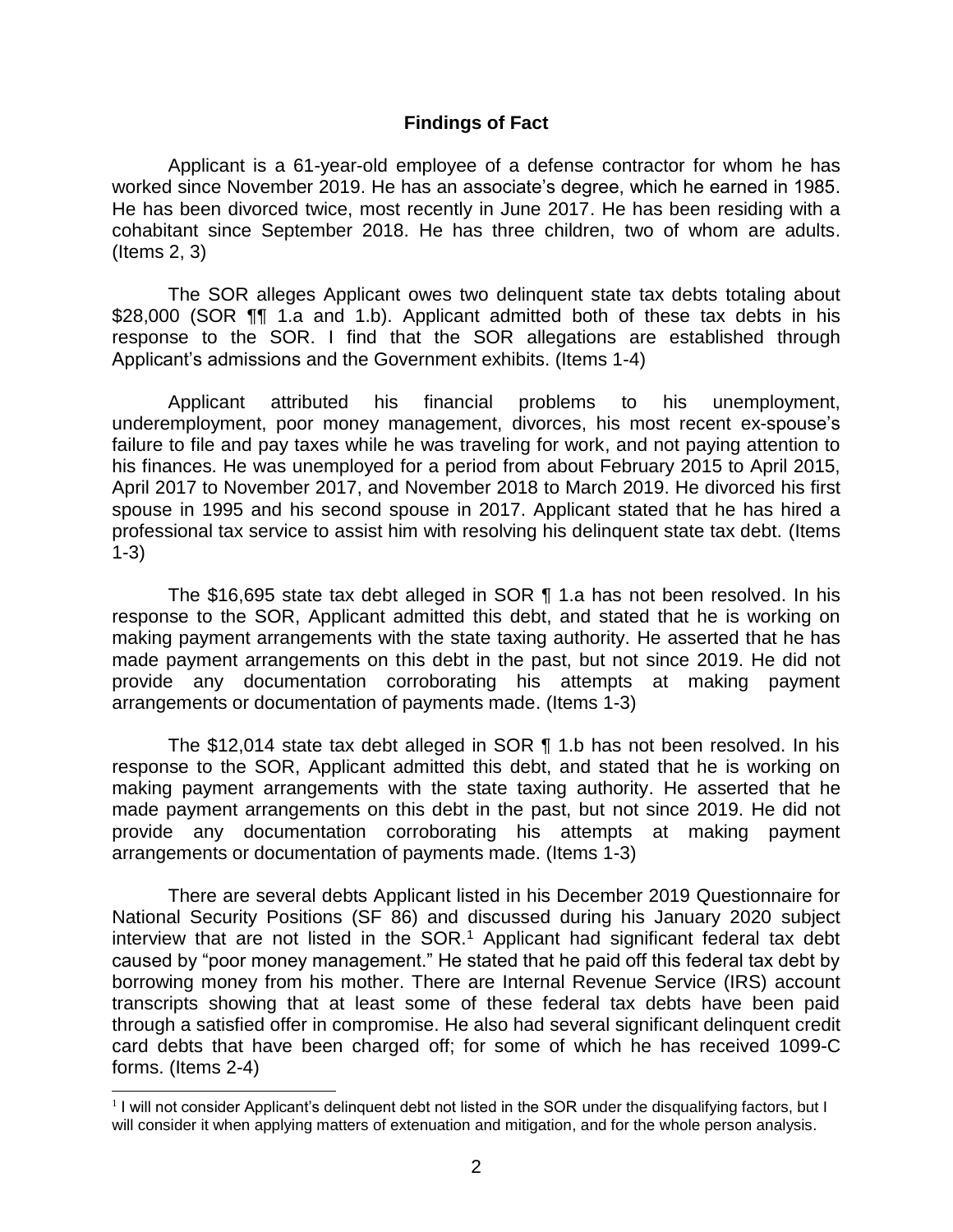Applicant stated that he intends to pay the debts in the SOR. He did not respond to the FORM, so more recent information about his finances is not available.

#### **Policies**

 *Classified Information within Industry* (February 20, 1960), as amended; DOD Directive 5220.6, *Defense Industrial Personnel Security Clearance Review Program* (January 2, 1992), as amended (Directive); and the adjudicative guidelines (AG), which became This case is adjudicated under Executive Order (EO) 10865, *Safeguarding*  effective on June 8, 2017.

 When evaluating an applicant's suitability for a security clearance, the administrative judge must consider the adjudicative guidelines. In addition to brief introductory explanations for each guideline, the adjudicative guidelines list potentially disqualifying conditions and mitigating conditions, which are to be used in evaluating an applicant's eligibility for access to classified information.

 These guidelines are not inflexible rules of law. Instead, recognizing the complexities of human behavior, administrative judges apply the guidelines in conjunction with the factors listed in the adjudicative process. The administrative judge's overarching adjudicative goal is a fair, impartial, and commonsense decision. According to AG ¶ 2(c), the entire process is a conscientious scrutiny of a number of variables known as the "whole-person concept." The administrative judge must consider all available, reliable information about the person, past and present, favorable and unfavorable, in making a decision.

The protection of the national security is the paramount consideration. AG  $\P$  2(b) requires that "[a]ny doubt concerning personnel being considered for national security eligibility will be resolved in favor of the national security."

 Under Directive ¶ E3.1.14, the Government must present evidence to establish controverted facts alleged in the SOR. Under Directive ¶ E3.1.15, the applicant is responsible for presenting "witnesses and other evidence to rebut, explain, extenuate, or mitigate facts admitted by the applicant or proven by Department Counsel." The applicant has the ultimate burden of persuasion to obtain a favorable security decision.

 A person who seeks access to classified information enters into a fiduciary relationship with the Government predicated upon trust and confidence. This relationship transcends normal duty hours and endures throughout off-duty hours. The Government reposes a high degree of trust and confidence in individuals to whom it grants access to classified information. Decisions include, by necessity, consideration of the possible risk the applicant may deliberately or inadvertently fail to safeguard classified information. Such decisions entail a certain degree of legally permissible extrapolation of potential, rather than actual, risk of compromise of classified information.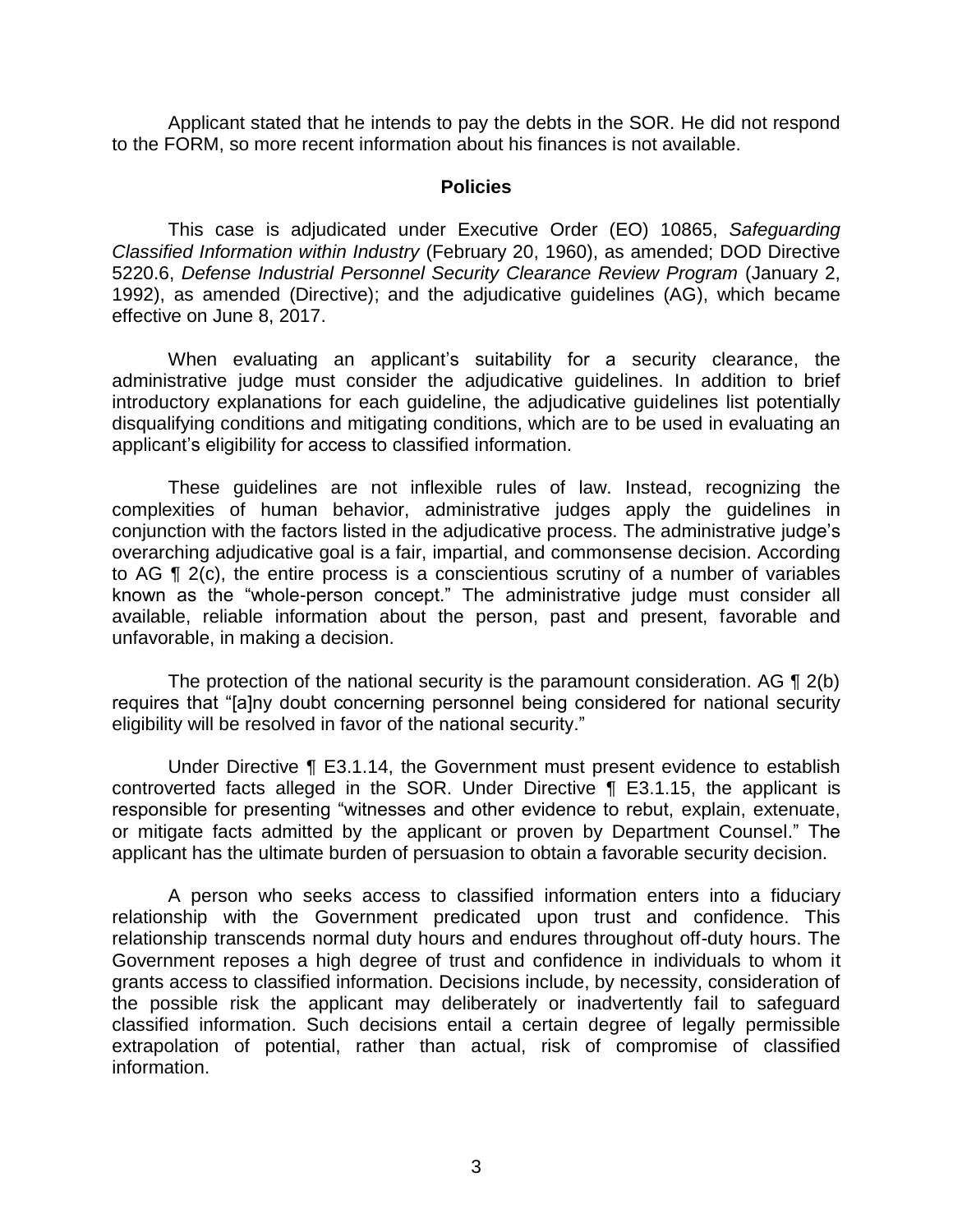Section 7 of EO 10865 provides that adverse decisions shall be "in terms of the national interest and shall in no sense be a determination as to the loyalty of the applicant concerned." *See also* EO 12968, Section 3.1(b) (listing multiple prerequisites for access to classified or sensitive information).

### **Analysis**

### **Guideline F, Financial Considerations**

The security concern for financial considerations is set out in AG ¶ 18:

Failure to live within one's means, satisfy debts, and meet financial obligations may indicate poor self-control, lack of judgment, or unwillingness to abide by rules and regulations, all of which can raise questions about an individual's reliability, trustworthiness, and ability to protect classified or sensitive information. Financial distress can also be caused or exacerbated by, and thus can be a possible indicator of, other issues of personnel security concern such as excessive gambling, mental health conditions, substance misuse, or alcohol abuse or dependence. An individual who is financially overextended is at greater risk of having to engage in illegal or otherwise questionable acts to generate funds.

 The guideline notes several conditions that could raise security concerns under AG ¶ 19. The following are potentially applicable in this case:

(a) inability to satisfy debts;

(c) a history of not meeting financial obligations; and

(f) failure to file or fraudulently filing annual Federal, state, or local income tax returns or failure to pay annual Federal, state, or local income tax as required.

 Applicant has a history of failing to pay his state income taxes. The evidence is sufficient to raise the above disqualifying conditions.

 provided under AG ¶ 20. The following are potentially applicable: Conditions that could mitigate the financial considerations security concerns are

(a) the behavior happened so long ago, was so infrequent, or occurred under such circumstances that it is unlikely to recur and does not cast doubt on the individual's current reliability, trustworthiness, or good judgment;

(b) the conditions that resulted in the financial problem were largely beyond the person's control (e.g., loss of employment, a business downturn, unexpected medical emergency, a death, divorce or separation,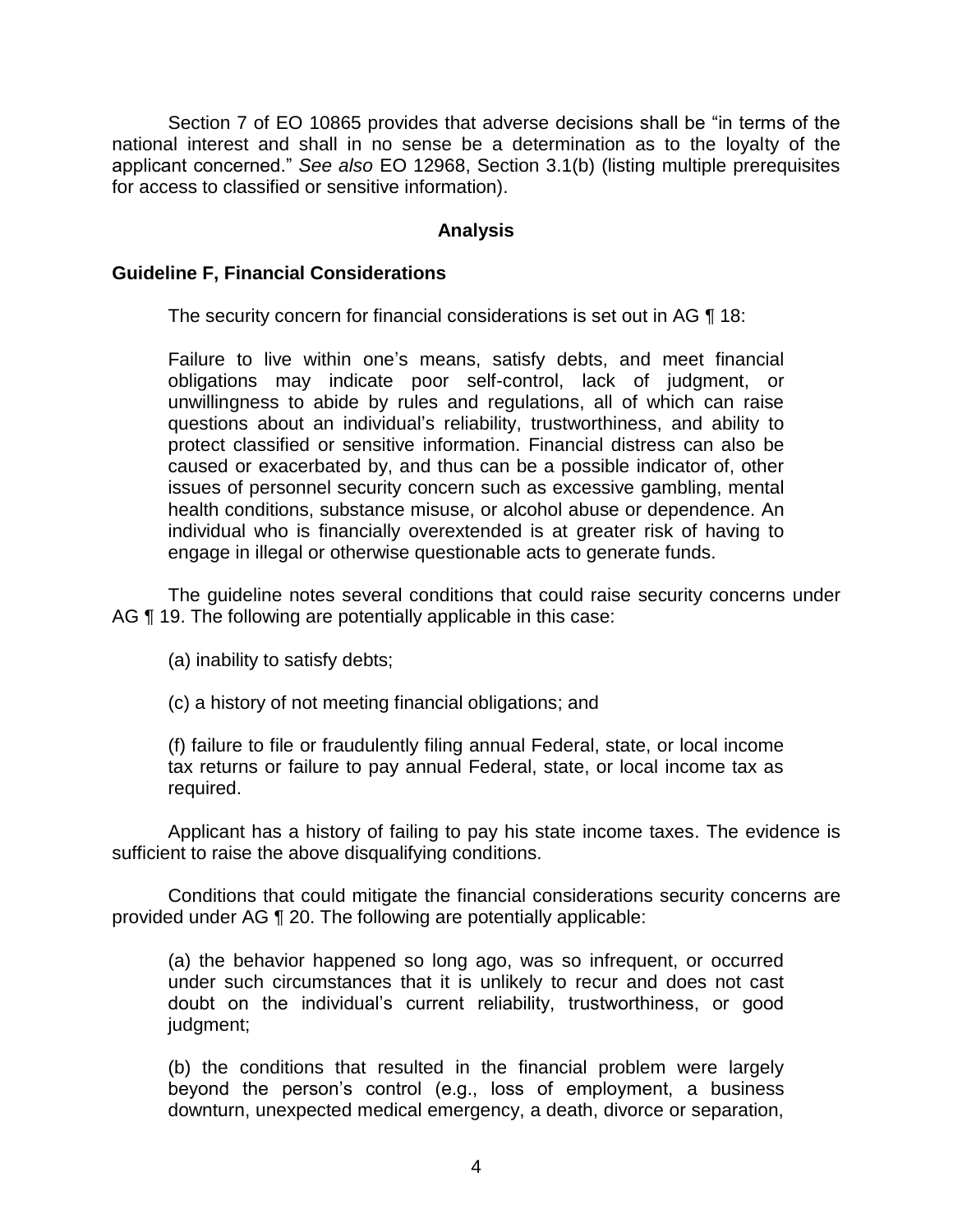clear victimization by predatory lending practices, or identity theft), and the individual acted responsibly under the circumstances;

(c) the individual has received or is receiving financial counseling for the problem from a legitimate and credible source, such as a non-profit credit counseling service, and there are clear indications that the problem is being resolved or is under control;

(d) the individual initiated and is adhering to a good-faith effort to repay overdue creditors or otherwise resolve debts; and

(g) the individual has made arrangements with the appropriate tax authority to file or pay the amount owed and is in compliance with those arrangements.

 were beyond his control. Applicant's poor money management, lack of awareness of his finances, and reliance upon his ex-spouse to file and pay his state taxes were within his Applicant's aforementioned divorces, unemployment, and underemployment control.

 With respect to the SOR debts, there is no documentary evidence of payments to or payment arrangements with the relevant state taxing authority. It is reasonable to expect Applicant to present documentation about the resolution of specific debts. *See*, *e.g.,* ISCR Case No. 15-03363 at 2 (App. Bd. Oct. 16, 2016). Applicant stated that he intends to pay the SOR debts. However, intentions to pay debts in the future are not a substitute for a track record of debt repayment or other responsible approaches. *See*  ISCR Case No. 11-14570 at 3 (App. Bd. Oct. 23, 2013).

 ISCR Case No. 11-14570 at 3 (App. Bd. Oct. 23, 2013). There is insufficient evidence for a determination that Applicant's financial problems will be resolved within a reasonable period of time. He has owed the SOR debts for about a decade. Despite having hired a tax consultant, there is insufficient evidence that he is resolving his delinquent state tax debt. Without corroborating state taxing authority, I am unable to find that he acted responsibly under the circumstances or that he made a good-faith effort to pay his debts. While he ultimately paid off at least some of his delinquent federal taxes, he failed to pay several other significant charged-off debts that were not listed in the SOR. His financial issues are ongoing. They continue to cast doubt on his current reliability, trustworthiness, and good documentation detailing his efforts to make payment arrangements or payments with his judgment. Financial considerations security concerns are not mitigated.

#### **Whole-Person Concept**

Under the whole-person concept, the administrative judge must evaluate an applicant's eligibility for a security clearance by considering the totality of the applicant's conduct and all relevant circumstances. The administrative judge should consider the nine adjudicative process factors listed at AG ¶ 2(d):